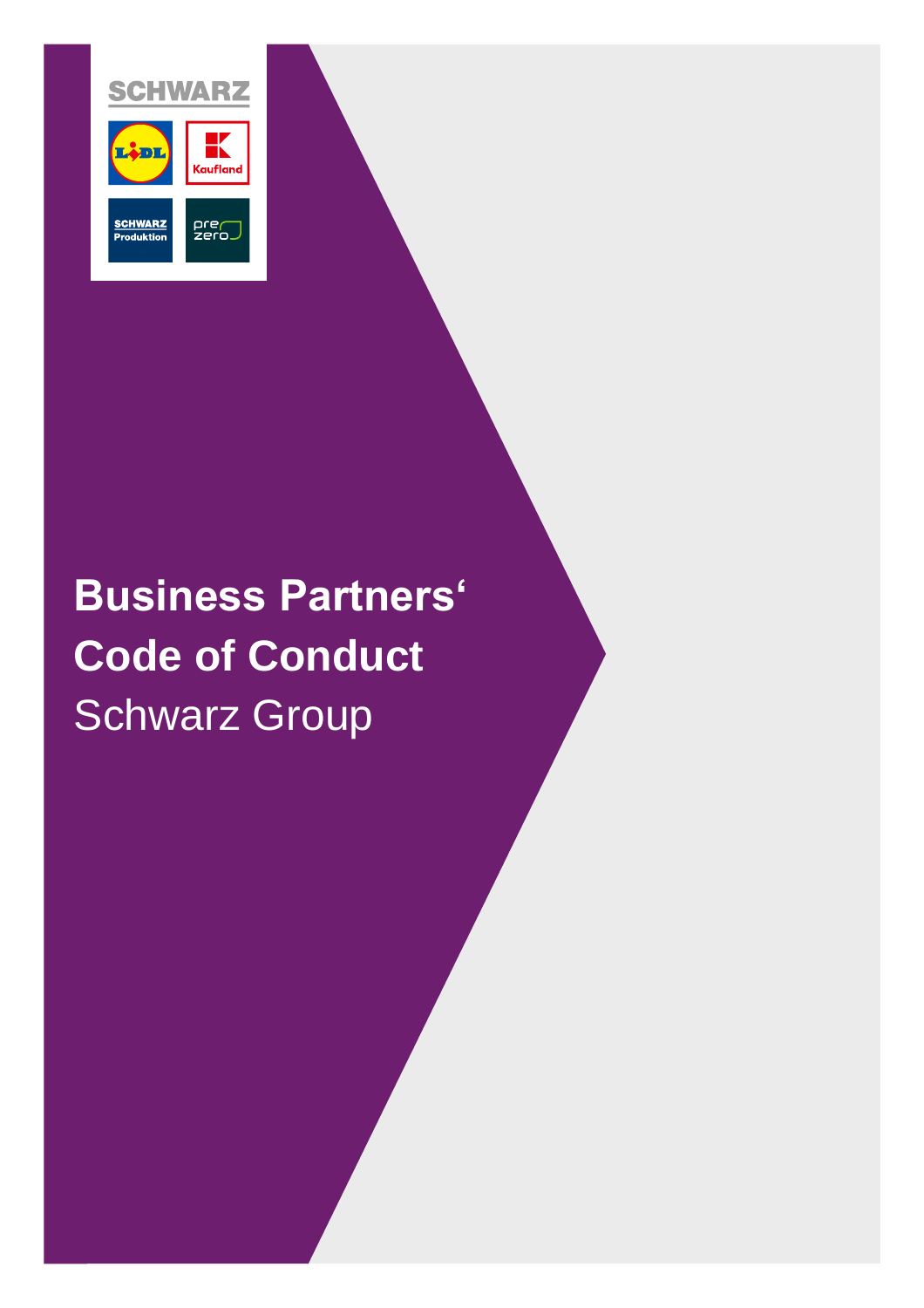## **Business Partners' Code of Conduct**

## **Introduction**

The Schwarz Group recognises the importance of social and environmental sustainability when engaging with its business partners, as well as those across the wider supply chain. The Business Partners' Code of Conduct therefore outlines the basic principles governing the cooperation with business partners.

The principles outlined in this Code of Conduct act as minimum standards for our business relationships. The Code is based on the following international guidelines and principles:

- **■** Universal Declaration of Human Rights
- United Nations Global Compact (UNGC)
- UN Guiding Principles on Business and Human Rights
- UN Convention on the Rights of the Child
- UN Convention on the Elimination of All Forms of Discrimination against Women
- OECD Guidelines for Multinational Enterprises
- **International Labour Organisation (ILO) Declaration on Fundamental Principles and Rights at** Work
- Paris Climate Agreement

In addition to the principles contained in this Code of Conduct, national and other relevant laws and requirements applicable in the countries in which business is conducted must be complied with. Whatever applicable rules or regulations are best suited to achieve the protective purpose, those shall always be controlling.

The standards set within this Code of Conduct shall be implemented and monitored by appropriate company procedures.

Bribery and any other forms of corruption are prohibited. The business partner shall furthermore comply with all professional standards applicable in the industry in which it operates.

### **1. Work**

#### **1.1. Ban on Discrimination**

The business partner shall refrain from any form of discrimination. In particular, no person shall be disadvantaged on the grounds of their age, gender, sexual orientation, disability, nationality, ethnic background, race, skin color, religion or ideology, political persuasion, social background or marital status. Discrimination occurs if a person is disadvantaged on the grounds of the above or for other objectively illegitimate reasons.

Equal opportunity for women and men must be ensured in all aspects of training, as well as personal and professional development.

#### **1.2. Fair treatment**

Under no circumstances may the business partner impose forced labor or involuntary prison labor. It shall ensure that no rough or cruel treatment occurs in the workplace. This particularly includes sexual harassment, corporal punishment, mental and physical coercion and the verbal abuse of employees. No such conduct may be threatened against employees either.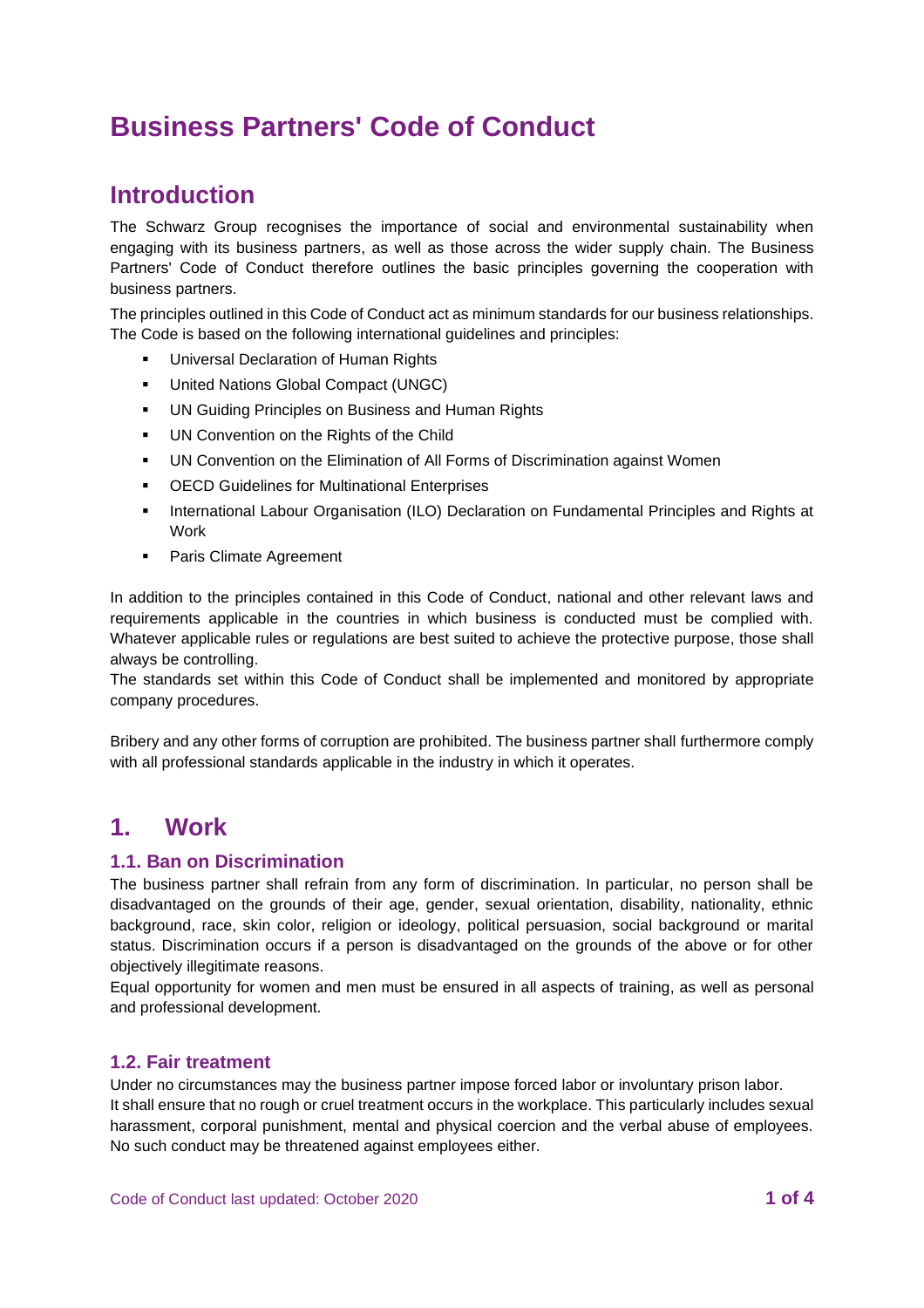#### **1.3. Wages and working hours**

The business partner shall comply with all applicable laws, requirements and industry standards relating to wages and working hours. Wages and other benefits must, at the very least, comply with legal requirements and the standards applicable to the local production industry. They must be clearly defined and paid and/or provided at regular intervals. The aim is to pay wages and other benefits that will cover the cost of living to the extent that the statutory minimum wage is insufficient in this regard. Any deductions for non-cash benefits shall only be permitted provided they are limited in scope and reasonable compared to the value of the non-cash benefit. The business partner shall pay the social security contributions required by law and the benefits to which employees are entitled under national law (e.g., insurance benefits, overtime pay and paid leave).

Furthermore, employees shall receive clear and regular notification of the composition of their remuneration. The obligations arising out of the employment relationship must be set out in text form and provided to the employee in the form of an employment agreement. The business partner shall not withhold any amounts for work equipment or associated resources.

Employees shall not work for longer than the working hours permitted by law. Official public holidays shall be observed. In addition, employees may not be regularly asked to work more than 48 hours per week and, including overtime, more than 60 hours per week. Overtime must be performed voluntarily and must be remunerated separately in accordance with national law or with compensatory time. Every employee is entitled to at least one day off after six consecutive workdays.

#### **1.4. Freedom of association**

The business partner guarantees its employees the right to freedom of association. Employees have the right to hold meetings in accordance with applicable laws and to establish or join unions and representative bodies. Employees also have the right to engage in collective bargaining in order to resolve workplace and wage issues. Under no circumstances may the exercise of such rights be met with threats of reprisal.

#### **1.5. Health and safety**

The business partner shall ensure a safe working environment. Workplaces and work equipment must comply with applicable laws and requirements. Any violations of human rights in the workplace and in operational facilities shall be prohibited. In particular, fire safety and emergency care standards must also be complied with.

Young workers in particular shall not be exposed to any situations that are hazardous or unsafe to their physical and mental health and development. Employees shall be provided health and safety training in the workplace on a regular basis. It must also be ensured that workplaces are sufficiently hygienic. If the business partner provides accommodation to employees, the same requirements shall apply to such accommodation.

A management representative shall be appointed to be responsible for ensuring a safe and healthy workplace environment for all employees and for introducing and implementing health and safety standards in the workplace.

#### **1.6. Disciplinary action**

Disciplinary action must be in accordance with national law and internationally recognized human rights. No unreasonable disciplinary action may be taken, particularly including withholding pay, social security contributions or documents (e.g., identification cards) or placing a ban on leaving the workplace. The business partner shall also respect its employees' right of termination.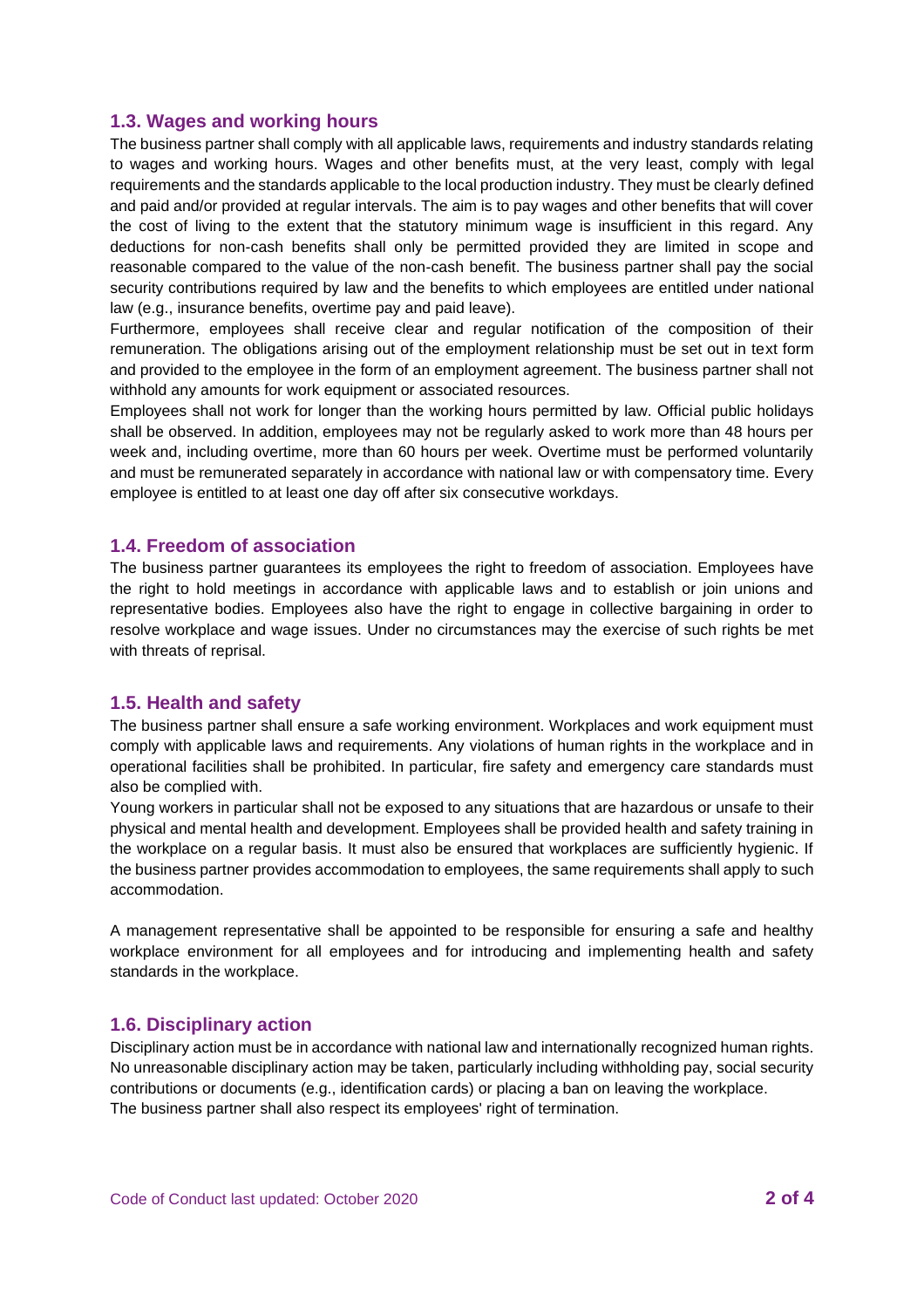#### **1.7. Ban on child labor and the protection of minors**

The business partner shall not use child labor and shall comply with requirements relating to the protection of minors. The minimum employment age may not be lower than the legal school leaving age. Under no circumstances may employees be younger than 15 years of age, or 14 years of age if permitted under national law pursuant to ILO Convention 138.

National laws and international standards on the protection of minors must be complied with. Nor may young workers work during night hours.

## **2. Environment**

#### **2.1. Environmental protection laws**

The business partner shall comply with applicable environmental laws and regulations, as amended from time to time.

The business partner's operations shall meet waste regulations, emission control and water protection standards and requirements. The business partner shall comply with all regulations relating to hazardous substances. This particularly concerns the storage, handling and disposal of hazardous substances. Employees shall be instructed on how to handle hazardous materials and substances.

#### **2.2. Resources and pollution of the environment**

Pollution of the environment shall be avoided to the extent reasonably possible, or at least minimized. Protection of the environment, climate and promoting biodiversity is an ongoing challenge which can only be met by consistently improving the level of protection, achieved by permanently reducing the consumption of resources, level of pollution and emissions and reducing waste. The business partner shall make a reasonable effort to do this in the course of its business activities.

## **3. Compliance**

#### **3.1. Subcontractors**

Subcontractors engaged by the business partner to provide the services must comply with standards equivalent to those set forth in this Code of Conduct. The business partner shall inform them of the provisions of this Code of Conduct and shall require them to meet the requirements and standards set forth herein.

#### **3.2. Reporting of breaches and duty of cooperation**

The business partner shall report any suspected breach of this Code of Conduct of which it becomes aware without undue delay. The business partner shall provide a written report of breaches upon request. The report must include a detailed description of the breach, the persons involved and the actual or potential consequences of the breach (e.g., regulatory action). The business partner shall cooperate with investigative measures taken relation to any breach. Such notification shall preserve the legitimate interests of the business partner and have regard to the rights of employees, particularly data protection and the protection of trade secrets. The foregoing also applies to breaches at the subcontractor level.

A company-internal system for reporting violations of these standards shall also be established; employees who report any violations may not be disciplined or discriminated against as a result.